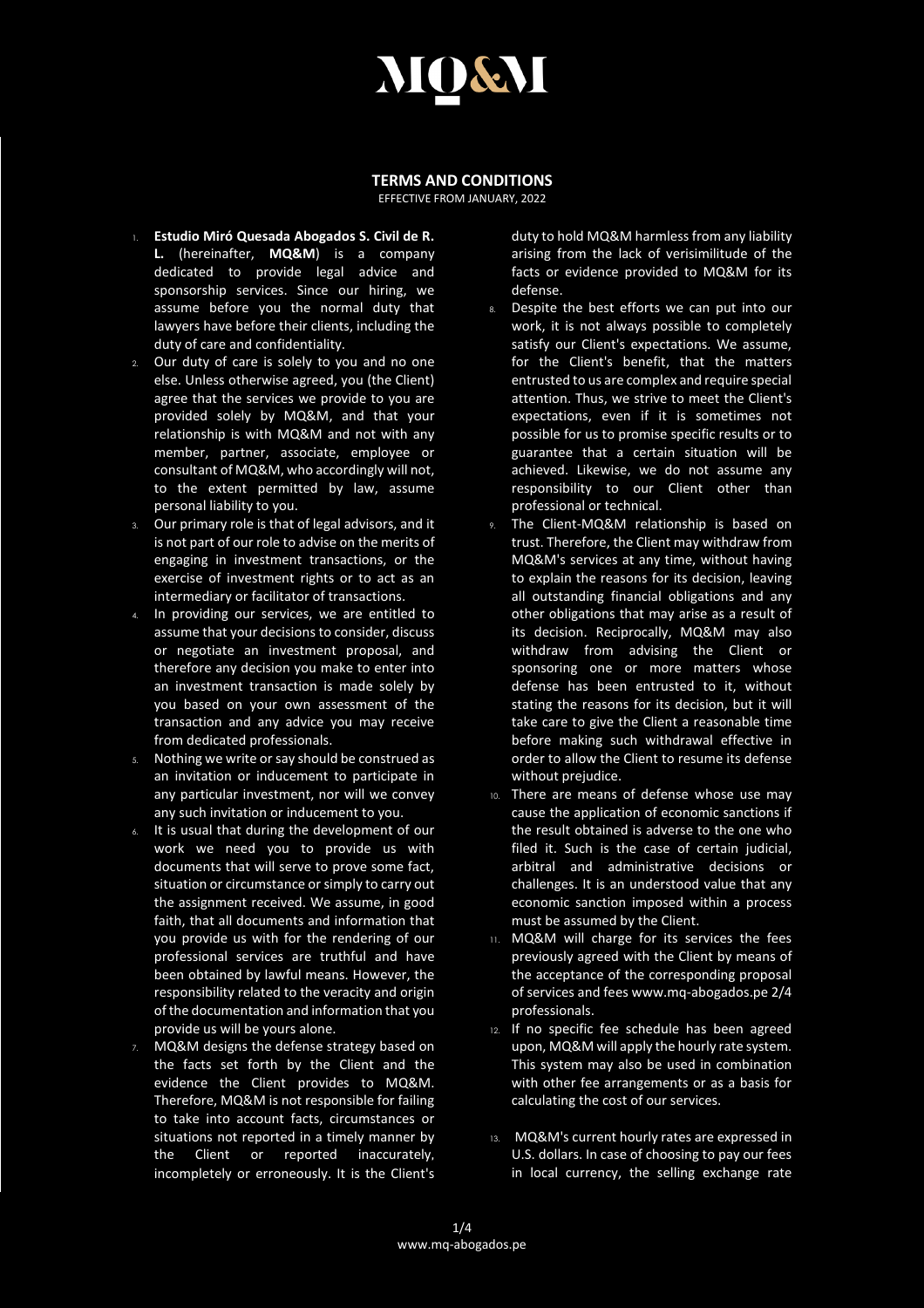

published by the SBS, corresponding to the maturity date of the obligation or the date of payment, whichever is higher, will be applicable.

- 14. MQ&M reserves the right to modify its rates at any time for reasons of inflation, devaluation, competitiveness or any other reason that in its opinion justifies such a decision.
- 15. If success fees have been stipulated, these shall accrue when success - partial or total - is achieved and shall be payable in full from that time. For these purposes, success is deemed to have been achieved when the expected result is achieved (not when it is collected by Client), either in the form originally envisaged or in any other equally satisfactory form. In the case of judicial or arbitration proceedings, the successful outcome will be considered to be both a favorable judgement or award - as soon as it is notified to the Client - and any other form of conclusion of the proceedings (i.e. conciliation, settlement, withdrawal, acquiescence, subtraction of the matter, etc.) that leads to an equivalent result, as soon as it is agreed.
- 16. Unless expressly agreed otherwise, the success of our assignments takes into account both what we achieve as obligations of third parties in favor of our Client, as well as the obligations from which we release our Client towards third parties; without the possibility that, for the purposes of our fees, the totally or partially positive results for the Client are disregarded, discounted, compensated and/or annulled with those that are totally or partially adverse to the Client.
- 17. Our invoices are due for payment within thirty (30) days of receipt electronically directly or attached to an email. At the end of this period there will be automatic default, which the Client expressly accepts when approving our proposal of services and fees. Our invoices must be paid by bank transfer to the account indicated in the proposal of services and professional fees.
- 18. Unless otherwise instructed, our fees shall be paid by deposit or bank transfer to our current account in USD.
- 19. The fees quoted are net of any withholding tax.
- 20. If an invoice remains unpaid for more than thirty (30) days, or if payment is not made within fifteen (15) days of a demand for payment on account of fees or expenses and/or disbursements made by MQ&M, we may decline to proceed with our work. In such a case, we may charge for the total amount of

work performed up to that date.

- 21. Notwithstanding the foregoing, Client agrees along with our proposal of services and professional fees that MQ&M may apply and charge default interest on amounts that are overdue for more than thirty (30) days. This default interest will be automatic and will be calculated at an annual rate equivalent to 1.2 times the maximum compensatory interest rate allowed by law. This rate is also expressly accepted by the Client. Additionally, from the sixtieth (60th) day after the respective invoice is issued, the Client shall pay a penalty equivalent to the financial cost that the payment of the taxes corresponding to said invoice would have caused to MQ&M.
- 22. Notwithstanding what is stated in the proposal of services and professional fees attached to these terms and conditions, MQ&M may issue negotiable invoices and deliver them to the Client together with the commercial invoices to which they correspond or in a subsequent act with maturity thirty (30) days from their date of issue, which shall be accepted in accordance with the legislation in force on the matter.
- 23. Our invoices will describe the main items of work carried out during the relevant period. More detailed information may be provided by prior agreement through attachments.
- 24. All rates, quotations or estimates we provide to you exclude General Sales Tax (IGV), which will be added to our charges and any disbursements, if applicable.
- 25. All expenses incurred in providing advice to a Client shall be borne by the Client. www.mqabogados.pe 3/4 These expenses include registration, notarial, judicial and administrative fees and/or duties, notification slips, translations, travel expenses and any other expenses required by the matter entrusted to the Client.
- 26. The Client may either send us a fund for expenses on account, or reimburse us for expenses incurred at his own expense. We prefer the former. However, if the reimbursement is by reimbursement, we must consider a surcharge of 4% for the administration of these. There are certain expenses that cannot be supported by invoices (mobility, for example). If the Client requires MQ&M to invoice them, the corresponding taxes (Income Tax and IGV) will be added to the invoice.
- 27. MQ&M reserves the right to terminate the consultancy or sponsorship contract with the Client on ethical or moral grounds without liability.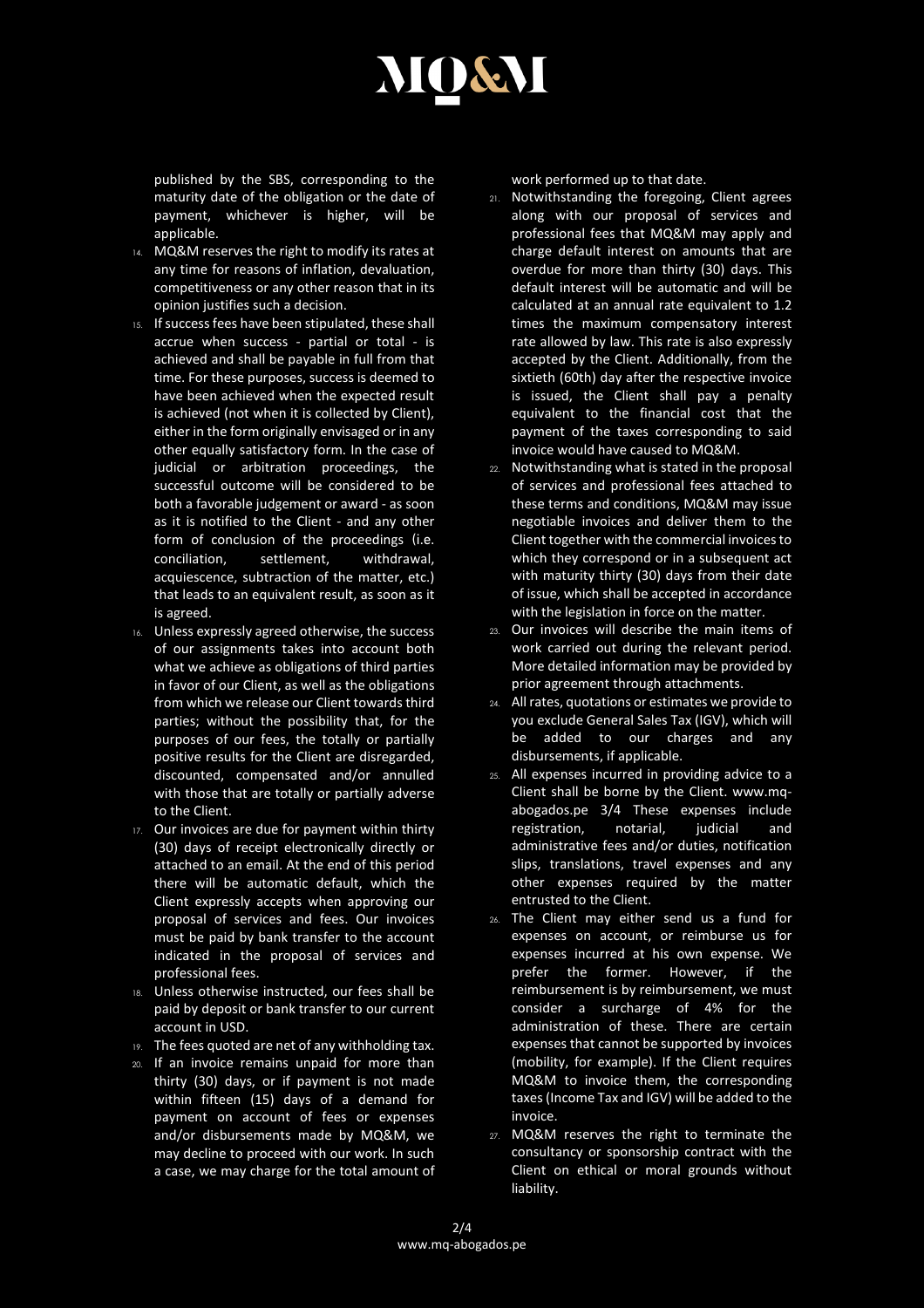

- 28. If it is agreed that we may use images, documentation databases or other technological support in relation to a matter, this will be charged separately at an agreed rate.
- 29. We reserve copyright in all documents we write in connection with a matter, but we grant you license to use these documents for your own purposes.
- 30. If it is agreed that we may instruct outside professionals (such as consultants, foreign lawyers, translators, accountants or other experts or agents) on your behalf, you will be responsible for paying their fees. Consultants' fees may be included in our invoices. In the case of other professionals it is likely to be preferable for the contract with them to be entered into directly by you with them, although we would normally make the arrangements and deal with the professionals for you. However, if you instruct us to enter into any contract with professionals, we will include their fees in our own invoices. If fees are given for substantial sums we may ask you to pay them on account.
- 31. For purposes of know-how, training and academic activity without disclosing the parties involved we may retain and use copies of research materials, opinions, reports, procedural acts etc. of ourselves, consultants or third parties, which we have generated or obtained in the course of performing our work for you. These materials are kept confidential and no one (outside MQ&M) may have access to them.
- 32. We may periodically send you information about this, including brochures and press releases and invitations to seminars or lectures, if we believe it will be of interest to you. You agree that we may send you such information by mail or electronically.
- 33. We will ensure the security and confidentiality of the personal data provided by you for the execution of the professional assignment received.
- 34. All information provided to us that is under the scope of coverage of Law 29733 will be subject to automated processing and incorporated into one or more databases of which MQ&M is the owner and responsible.
- 35. You expressly acknowledge and agree that MQ&M may share your personal data with third parties, provided that their participation is necessary to fulfill the provision of our services.
- 36. Our privacy policy assures you the exercise of the rights of information, access, updating,

inclusion, rectification, suppression or cancellation, opposition and revocation of consent, in the terms established in the Law. At any time, you will have the right to request the exercise of the rights conferred by the Law, as well as the revocation of your consent. Your personal data will be stored in our Customer Personal Data Bank and will remain therein even after the end of our services.

- 37. Miró Quesada & Miranda has adopted the security levels of protection of personal data required by law. Correspondence with you, as well as all other copies of documentation received or created for you during our work will remain our property. Provided that our invoices for work performed have been paid, upon your request, we will certainly provide you with copies of the relevant documents. If the requested copy is extensive, you agree to pay for the cost of the copies.
- 38. At the end of our work you will have the right to indicate which of the documents belonging to you, handed over by you to us during the course of the work, you wish to have returned to you. It is impossible for www.mqabogados.pe 4/4 us to keep in storage indefinitely all the documents generated during all the matters we handle, so we may destroy the files and documents generated during our work for you at any time after the third year of receipt of such documents or after our last invoice has been issued.
- 39. MQ&M has a range of national and international clients to whom it advises on a variety of matters. Although we hope that this will never happen, an adverse relationship could develop in the future between you (or a member of your corporate group) and one of MQ&M's other clients. If we are not representing you in the matter in which you (or a member of your corporate group) and the other MQ&M client have adverse interests, you agree that MQ&M may represent the other client, provided that doing so does not give rise to a professional conflict of interest. It is for this reason that our services are personal, and do not extend to third parties. While we represent you, you will not give us confidential information concerning any third party, including other members of your business group that does not relate to matters for which we have been retained.
- 40. MQ&M's member attorneys are governed by rules of professional conduct and principles of ethics that are dictated by the Bar Associations in the various jurisdictions in Peru. While the rules in the various jurisdictions are similar,